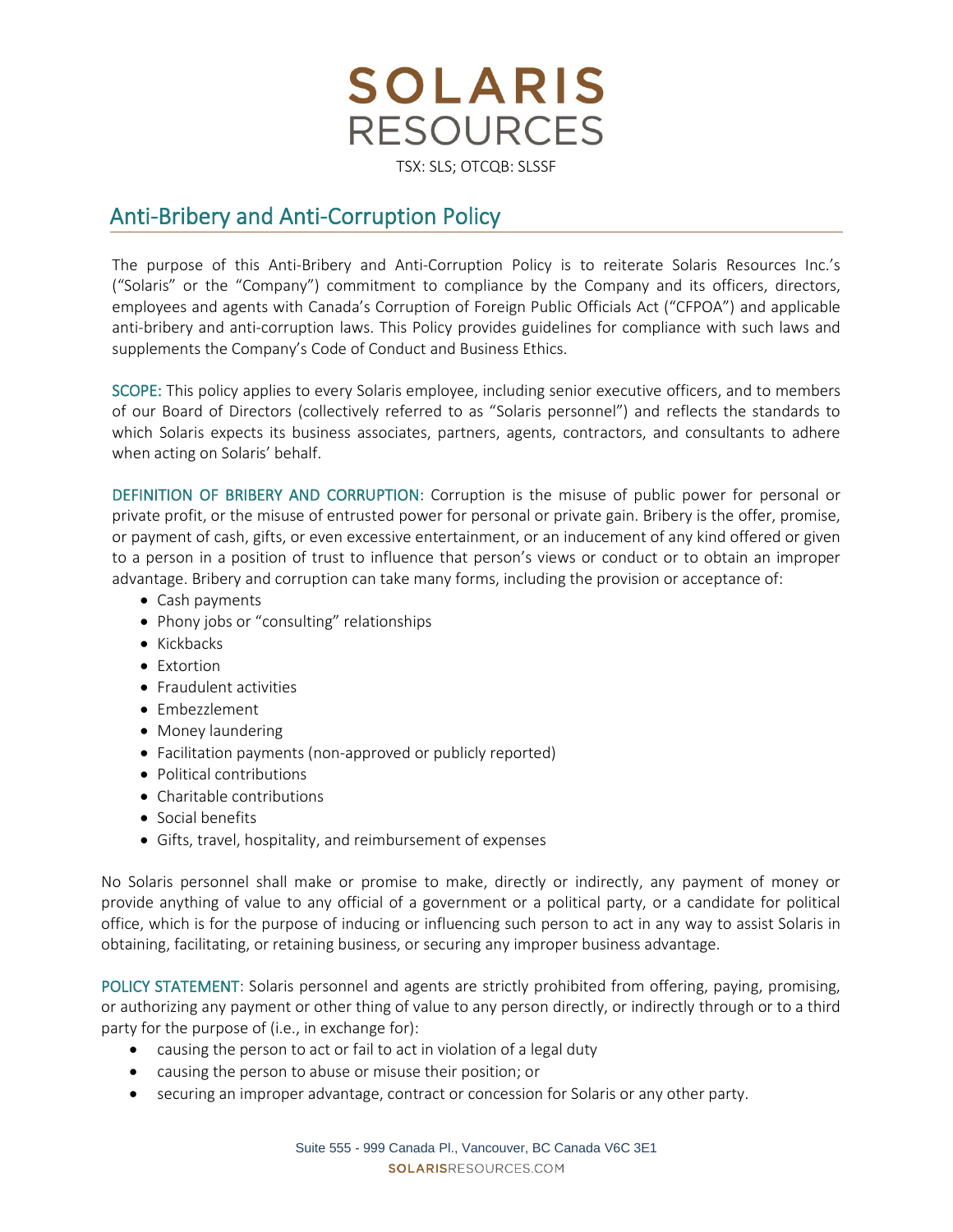## **SOLARIS RESOURCES** TSX: SLS; OTCQB: SLSSF

To promote compliance with applicable anti-bribery and anti-corruption laws, no Solaris personnel shall undertake any improper payment activity in respect of a foreign official, a domestic official, or a person doing business in the private sector. Specific attention should be placed on the following transactions:

- Sponsoring travel of government or government officials
- Direct and in-kind support for government or government officials
- Security support for public law enforcement
- Per diems for government officials
- Retaining third parties, including those who may interact with the government on Solaris' behalf
- Contracting with state-owned entities
- Meals, gifts, and entertainment for government officials
- Donations and charitable contributions for government officials
- Facilitating payments

If any Solaris personnel are contemplating entering into one of the named transactions above (or other similar transactions), they are expected to review the nature of the transaction in light of the prohibitions and pre-clear it with the Chief Executive Officer or the Vice President Operations. The Company shall keep and maintain accurate books and records. All payments made to or by Solaris personnel must be fairly, accurately and properly recorded, and include a reference to the transaction to which they relate.

DISCIPLINE: Any employee who violates the terms of this policy will be subject to disciplinary action. Any employee who has direct knowledge of potential violations of this policy but fails to report such potential violations to Company management will be subject to disciplinary action. Any employee who misleads or hinders investigators inquiring into potential violations of this policy will be subject to disciplinary action. In all cases, disciplinary action may include termination of employment. Any third-party agent who violates the terms of this policy, who knows of and fails to report to Solaris management potential violations of this policy, or who misleads investigators making inquiries into potential violations of this policy, may have their contracts re-evaluated or terminated.

RECORDKEEPING: All accounting records, expenditures, expense reports, invoices, vouchers, gifts, business entertainment and any other business records must be accurately and reliably reported and recorded. Recording payments in way which would conceal their true nature or which is contrary to applicable accounting standards is not permitted. False or misleading entries will result in immediate disciplinary action. Undisclosed or unrecorded payments are strictly prohibited.

CONTROL PROCEDURES AND PROCESSES: The following processes are intended to reduce the likelihood of an improper transaction or business dealing and should be complied with at all times:

- Authorization of all transactions are to be in accordance with Solaris' Delegation of Corporate Authority
- Quarterly review of financial accounts related to gifts, hospitality, or donations
- Reviewing the nature of third-party engagement with consideration towards inclusion of antibribery and anti-corruption language in the contractual terms and conditions

REPORTING AND RESPONSE PROCEDURES: All Solaris personnel must read, understand and comply with